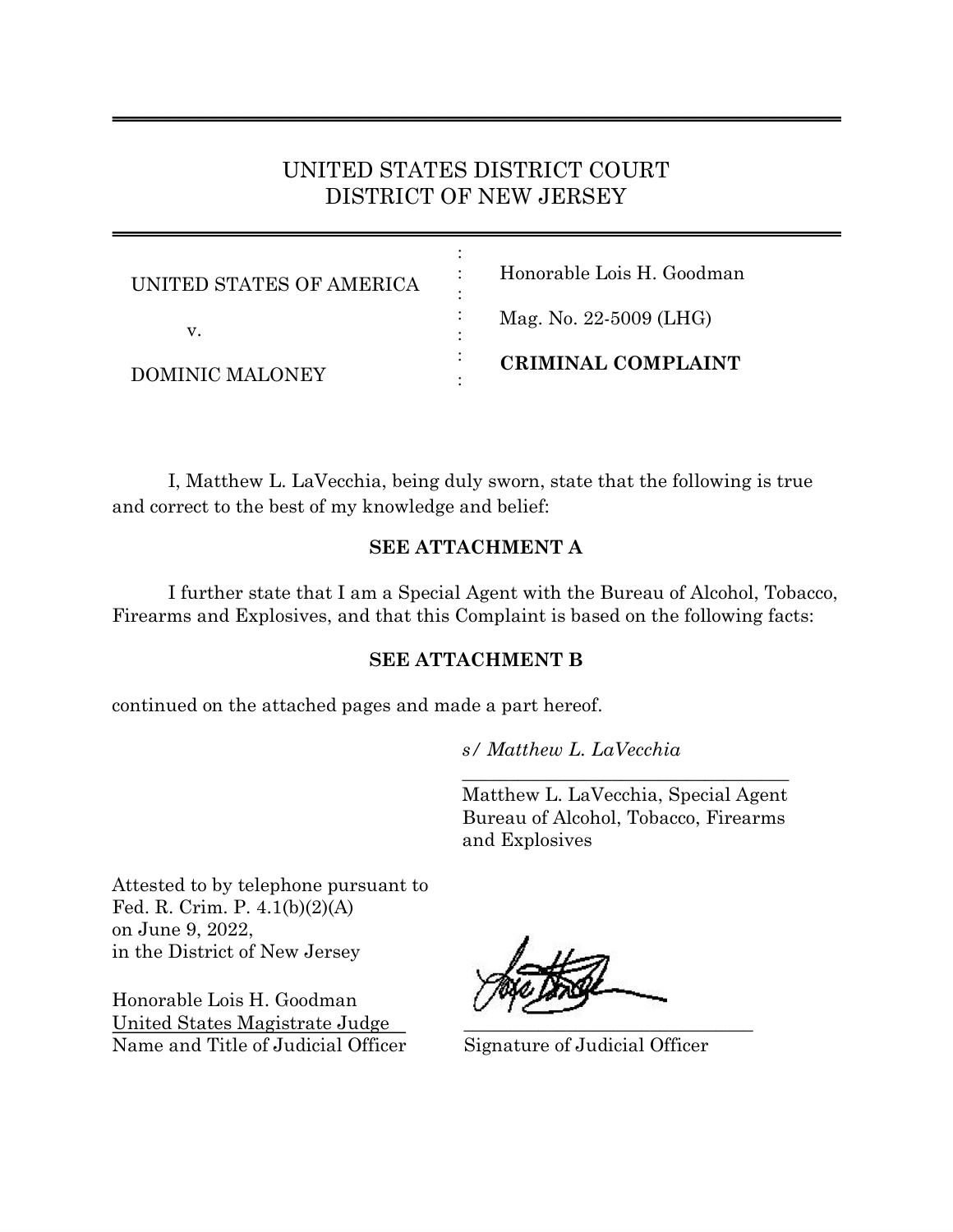## **ATTACHMENT A**

## COUNT ONE (Conspiracy to Engage in Firearms Trafficking)

In and around June 2022, in Mercer and Burlington Counties, in the District of New Jersey, and elsewhere, the defendant,

#### DOMINIC MALONEY,

did knowingly and intentionally conspire with others to commit an offense against the United States, namely, engaging in the business of dealing in firearms, while not being a licensed dealer, importer, or manufacturer of firearms, contrary to Title 18, United States Code, Section 922(a)(1)(A).

In violation of Title 18, United States Code, Section 371.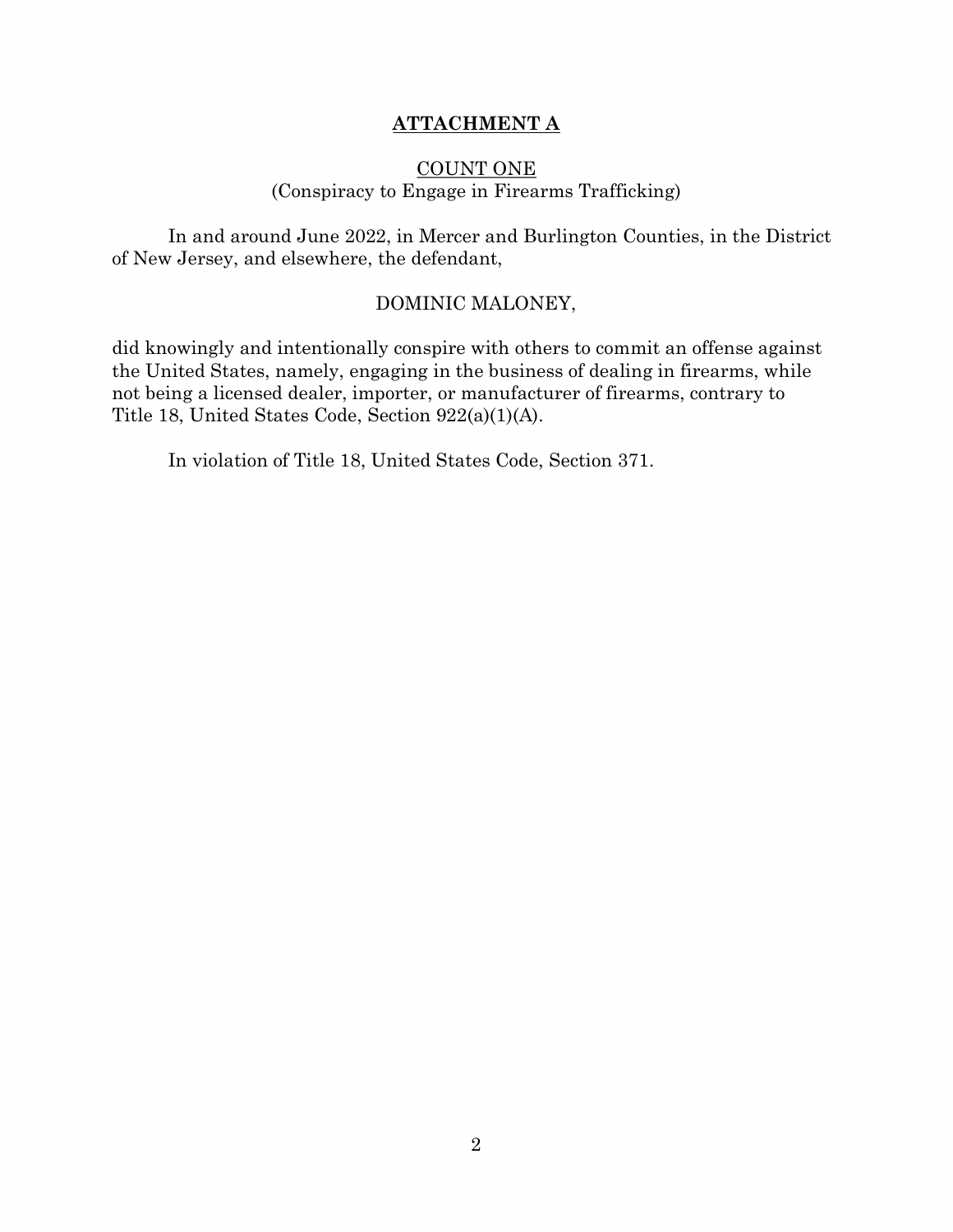#### COUNT TWO

# (Unlawful Transportation of Firearms in Interstate Commerce by an Individual Under Felony Indictment)

On or about June 8, 2022, in Salem County, in the District of New Jersey, and elsewhere, the defendant,

# DOMINIC MALONEY,

while under indictment in the Superior Court of New Jersey, Mercer County, for a crime punishable by imprisonment for a term exceeding one year, did knowingly transport in interstate commerce, from the State of Georgia to the State of New Jersey, firearms, namely:

- (i) a Taurus, Model G3C, 9mm semiautomatic pistol, bearing serial number ADA845364;
- (ii) a Glock, model 19 Gen 4, 9mm semiautomatic pistol, bearing serial number BKZU016;
- (iii) a Glock, model 43, 9mm semiautomatic pistol, bearing serial number BKSW846;
- (iv) a Romarm/Cugir, model Draco, 7.62 caliber semiautomatic pistol, bearing serial number ROA22DG-6273;
- (v) a Ruger, .380 caliber semiautomatic pistol bearing serial number 380306912;
- (vi) a Taurus, model G3, 9mm semiautomatic pistol bearing serial number ACM633351;
- (vii) a Glock, model 17 Gen 4, 9mm semiautomatic pistol, bearing serial number BUND632;
- (viii) a Glock, model 19 Gen 4, 9mm semiautomatic pistol, bearing serial number BKPY728;
- (ix) a Marlin Firearms, model 70P, .22 caliber semiautomatic rifle, bearing serial number 11311294;
- (x) a Stevens, model 320, 12-gauge shotgun, bearing serial number V1509090; and
- (xi) a Mossberg, model 590, 12-gauge shotgun, bearing serial number 171120H,

In violation of Title 18, United States Code, Sections 922(n) and 2.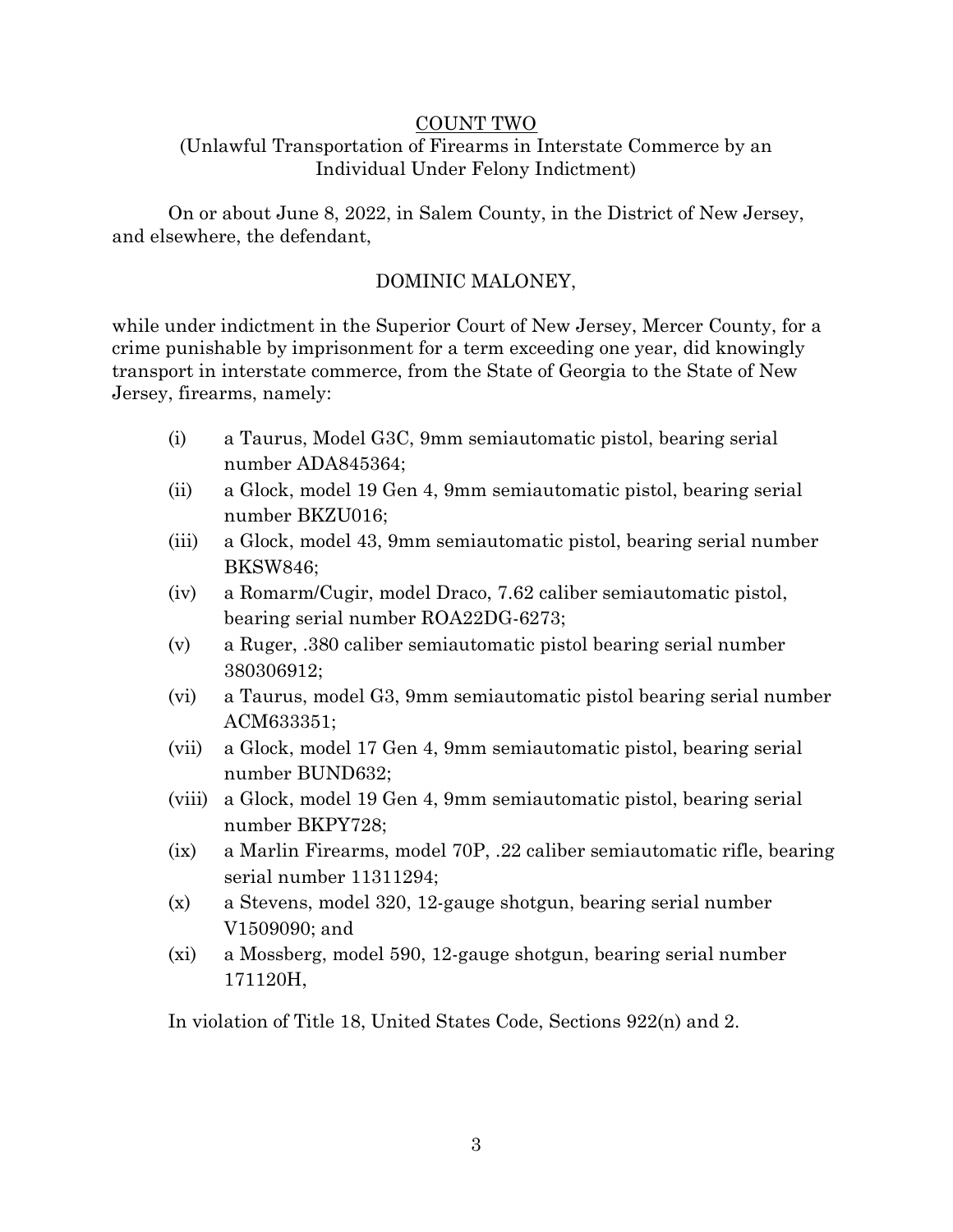#### COUNT THREE (Unlawful Transportation into State of Residence Firearms Obtained in Another State)

On or about June 8, 2022, in Salem County, in the District of New Jersey, and elsewhere, the defendant,

## DOMINIC MALONEY,

not being a licensed importer, manufacturer, dealer, or collector of firearms, within the meaning of Chapter 44, Title 18, United States Code, did willfully transport into the State in which he resided, namely, the State of New Jersey, firearms, namely,

- (i) a Taurus, Model G3C, 9mm semiautomatic pistol, bearing serial number ADA845364;
- (ii) a Glock, model 19, Gen 4, 9mm semiautomatic pistol, bearing serial number BKZU016;
- (iii) a Glock, model 43, 9mm semiautomatic pistol, bearing serial number BKSW846;
- (iv) a Romarm/Cugir, model Draco, 7.62 caliber semiautomatic pistol, bearing serial number ROA22DG-6273;
- (v) a Ruger, .380 caliber semiautomatic pistol bearing serial number 380306912;
- (vi) a Taurus, model G3, 9mm semiautomatic pistol bearing serial number ACM633351;
- (vii) a Glock, model 17, Gen 4, 9mm semiautomatic pistol, bearing serial number BUND632;
- (viii) a Glock, model 19, Gen 4, 9mm semiautomatic pistol, bearing serial number BKPY728;
- (ix) a Marlin Firearms, model 70P, .22 caliber semiautomatic rifle, bearing serial number 11311294;
- (x) a Stevens, model 320, 12-gauge shotgun, bearing serial number V1509090; and
- (xi) a Mossberg, model 590, 12-gauge shotgun, bearing serial number 171120H,

which he had purchased and obtained outside the State of New Jersey.

In violation of Title 18, United States Code, Sections 922(a)(3) and 2.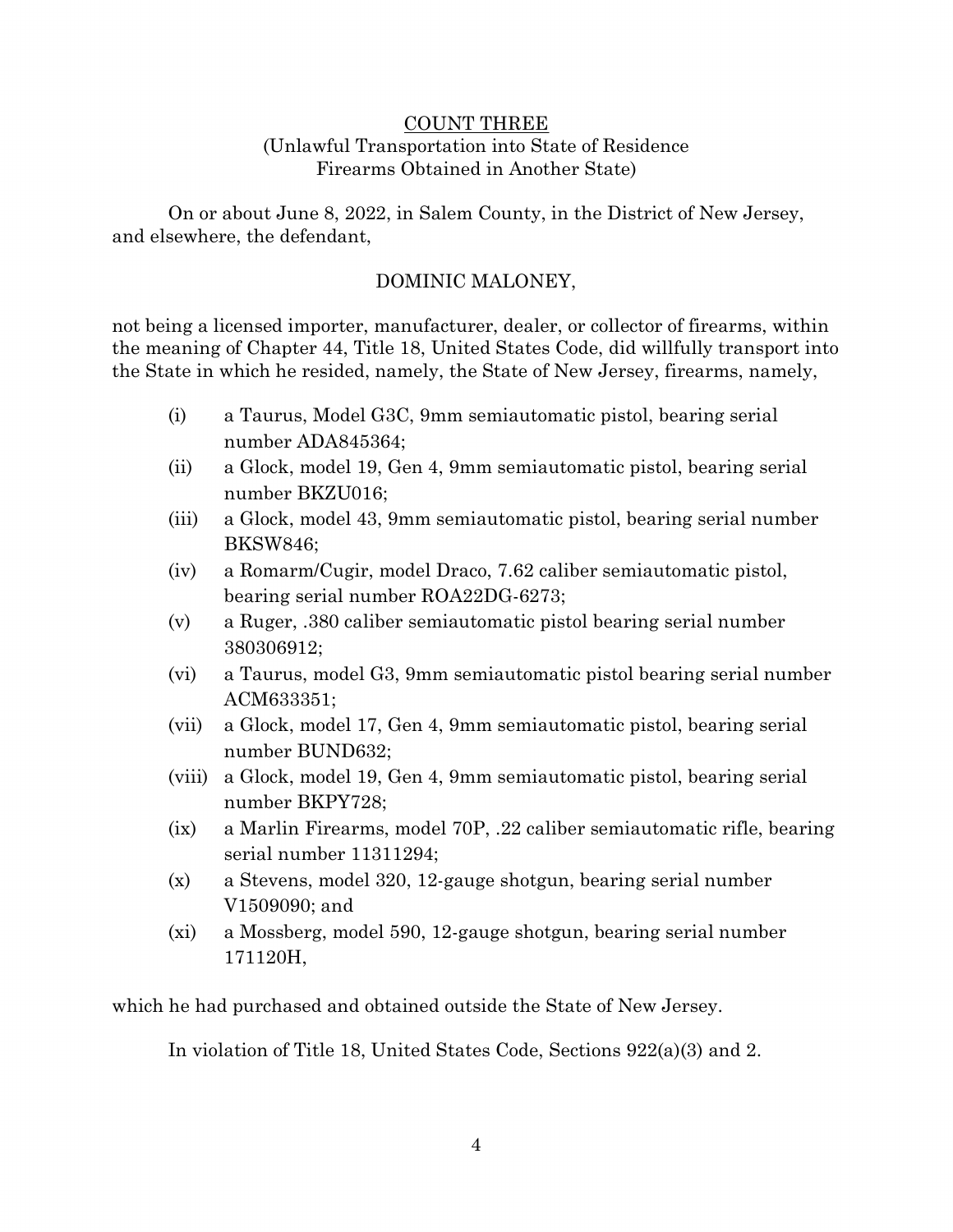#### **ATTACHMENT B**

I, Matthew L. LaVecchia, am a Special Agent with the Bureau of Alcohol, Tobacco, Firearms and Explosives ("ATF"). I am fully familiar with the facts set forth herein based on my own investigation, my conversations with other law enforcement officers, and my review of reports, documents, and other items of evidence. Where statements of others are related herein, they are related in substance and in part. Because this complaint is being submitted for a limited purpose, I have not set forth each and every fact that I know concerning this investigation. Where I assert that an event took place on a particular date, I am asserting that it took place on or about the date alleged.

1. In June 2022, law enforcement conducted an investigation of unlawful firearms trafficking activities by defendant DOMINIC MALONEY and others. The investigation revealed that on or about February 22, 2022, MALONEY was indicted in the Superior Court of New Jersey, Mercer County, on felony charges of unlawful possession of a handgun; possession of a firearm for an unlawful purpose; aggravated assault; and making terroristic threats. As a result of the felony indictment, federal law prohibited MALONEY from transporting firearms in interstate. The investigation further revealed that MALONEY, a resident of the State of New Jersey, used a cellular telephone assigned a call number ending in 7408 (the "MALONEY 7408 Phone"), and that he maintained and used an identified Instagram account (the "Maloney Instagram Account").

2. During the investigation, law enforcement reviewed publicly available posts on the Maloney Instagram Account and another Instagram account, which law enforcement identified as an account maintained and used by a co-conspirator not named as a defendant herein ("CC-1") (the "CC-1 Instagram Account"). Based on the nature and contexts of the posts on the Maloney Instagram Account and the CC-1 Instagram Account, described below, law enforcement determined that MALONEY, CC-1, and others were unlawfully trafficking firearms in and around the State of New Jersey. Law enforcement's review of the Maloney Instagram Account and the CC-1 Instagram Account further revealed that in June 2022, MALONEY traveled from the State of New Jersey to the State of Georgia for the purpose of obtaining firearms and that he intended to transport those firearms back to the State of New Jersey for the purpose of selling them to others for profit.

3. A summary of law enforcement's review of publicly available posts on the Maloney Instagram Account and the CC-1 Instagram Account is set forth in paragraphs 3(a) through 3(g), below.

a. On or about May 26, 2022, law enforcement observed three video clips posted on the CC-1 Instagram Account. The first video clip depicted a black male holding a pistol and a white male holding up a cell phone behind the black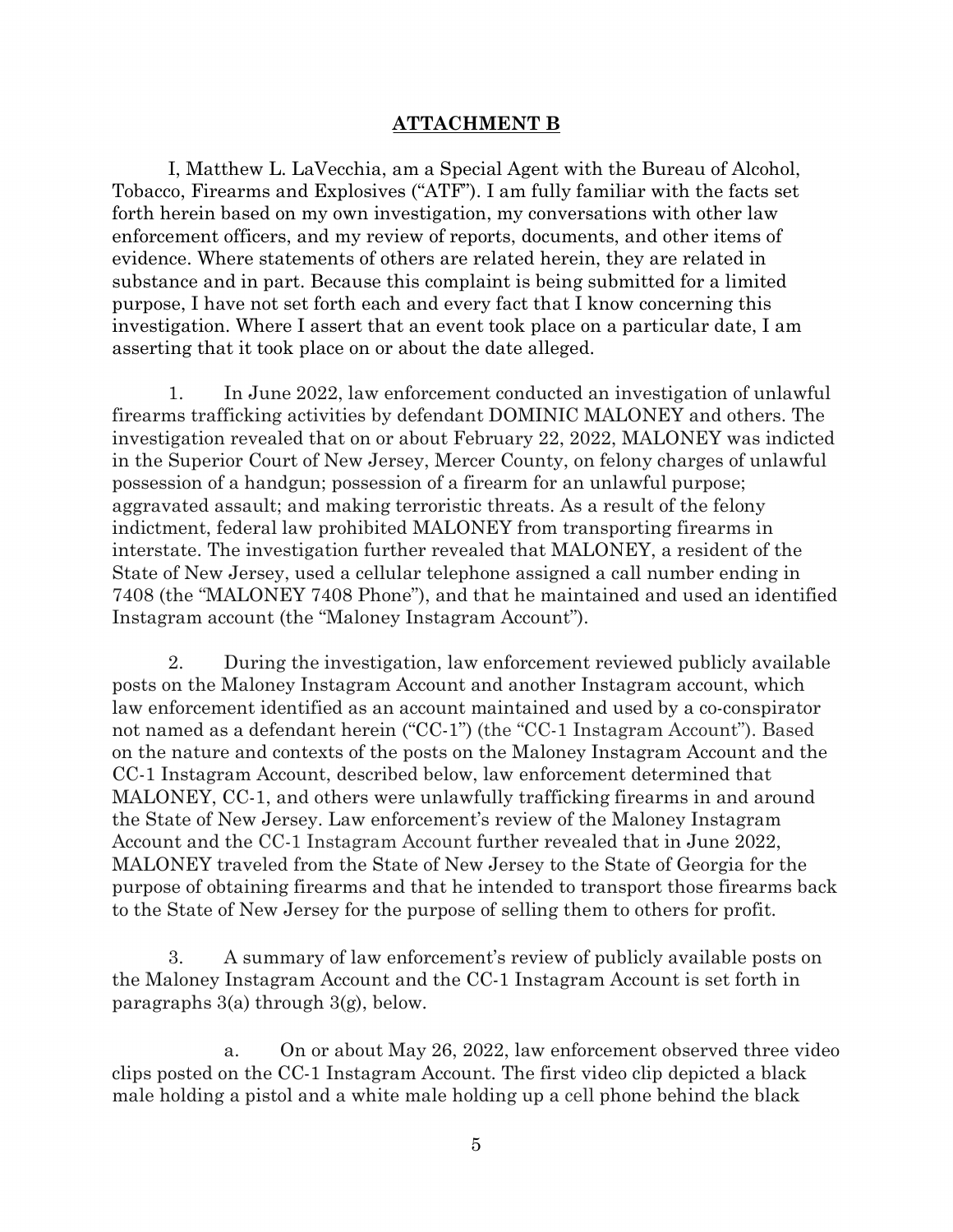male. The second video clip was captioned "Glock 45 for sale." The third video clip depicted two Glock pistols and a Ruger pistol with a gold-colored slide. The video clip depicted two prices over each of the firearms, specifically, \$750 and \$600 over the Glock pistols, and the hashtag "#notforsale" over the Ruger pistol.

b. On or about May 29, 2022, law enforcement observed a post on the Maloney Instagram Account, which bore the caption "I'm mobile 24/7 now. YKTS [You Know the Score] already I'm boutta have a whole new inventory." The next day, on or about about May 30, 2022, law enforcement observed a post on the Maloney Instagram Account that read, "Get with me today nd tomorrow Wednesday I'm outta here for 10 days all gas I'm blessing people for FR [for real]." The same day, law enforcement observed a video on the CC-1 Instagram Account that depicted two Glock pistols with the caption, "First come first served 675 hit me Ian [I ain't] holding nun for nobody."

c. Two days thereafter, on or about June 1, 2022, law enforcement reviewed the Maloney Instagram Account observed a photograph of a Ruger pistol handle with a caption that read, "Get with me now I'm outta state this Wednesday." Law enforcement also observed three separate video clips on the Maloney Instagram Account. The first video clip depicted luggage inside an airport with a United Airlines sign and a caption stating, "I'm out this bitch." The second video clip depicted MALONEY in the passenger seat of a vehicle holding a pistol with a high-capacity extended magazine and another pistol with a high-capacity extended magazine laying on his lap. The caption of the video clip was "St. Marys, Georgia." The third video clip depicted an additional firearm with a high-capacity drum magazine placed between the seat and MALONEY's legs in the vehicle. The caption of the video clip was also "St. Marys, Georgia."

d. Also on June 1, 2022, law enforcement reviewed the CC-1 Instagram Account and observed a post containing two separate video clips. The first video clip depicted a white male sitting in the rear passenger compartment behind MALONEY—with two Glock pistols. The second video clip depicted MALONEY smoking in the front passenger seat with the firearm with the highcapacity drum magazine referenced above by his legs. The video clips were captioned, "Lol [Laugh out loud] pop out get popped at.

e. On or about June 2, 2022, law enforcement obtained a video depicting a post on the Maloney Instagram Account. The post contained four separate video clips. The first video clip was captioned "Everybody better get they trap up now kuz right when I touch back in jersey I got sun shit nobody goin have these prices boutta fuck up the game 100%." The second video clip was captioned "you will never see me unless I want you to see me lol [laugh out loud]." The third video clip depicted multiple guns in gun cases in a gun shop, one with a distinct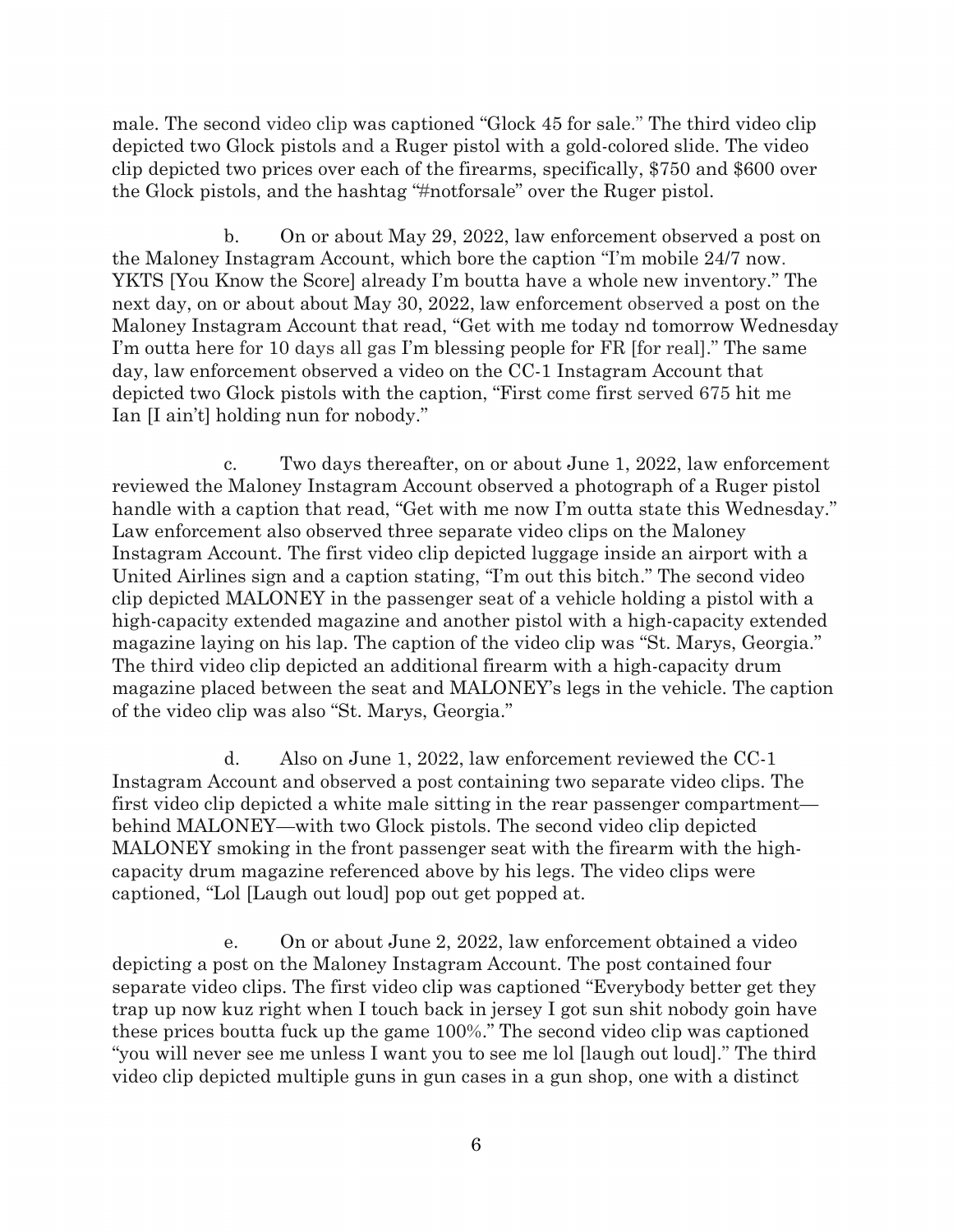yellow backing and a wall with multiple firearms mounted to it. The fourth video clip depicted MALONEY firing an AK-style pistol in a wooded area.

f. Also on or about June 2, 2022, law enforcement observed a post on the CC-1 Instagram Account that contained three separate video clips. The first video clip depicted the same gun shop with the same gun cases and wall-mounted firearms that MALONEY had posted on the Maloney Instagram Account, as referenced in paragraph 3(e), above. The second video clip depicted a white male sitting in the rear passenger compartment of a vehicle, manipulating a white Glock pistol with a laser sight and mounted flashlight. The third video clip depicted four pistols, including the white Glock, a gun box and multiple magazines laid out in the rear passenger compartment of a vehicle. Law enforcement also observed an additional post on the CC-1 Instagram Account containing four separate video clips. The first two video clips were the same as the first and third videos from the previous review. The third video clip depicted a white male with a large tattoo on his right arm firing the white Glock in the same wooded area where MALONEY had been firing the AK-style pistol. The fourth video clip depicted five pistols, the AKstyle pistol, an AR-style rifle, a gun box, multiple magazines and ammunition laid out on the ground of the wooded area. Later the same day, law enforcement observed another post on the CC-1 Instagram Account, which contained a video clip depicting a white male manipulating a Glock, model 43, 9mm pistol, captioned "850\$ Glock 43slim line."

g. On or about June 3, 2022, law enforcement observed a post on the CC-1 Instagram Account containing two side-by-side photographs. One photograph depicted a white male holding a pistol and another white male wearing a black and gray hooded sweatshirt holding the AK-style pistol. The second photograph depicted MALONEY and the white male wearing the black and gray hooded sweatshirt holding multiple firearms. There also was a FaceTime video call captured in the picture depicting a black male holding a firearm. The post was captioned "Come Run" with two Instagram users tagged in the post.

4. On or about June 8, 2022, law enforcement identified a silver 2007 Nissan Armada (the "Armada") driving northbound on Interstate 95 in the State of Maryland, in which MALONEY was a passenger. Thereafter, law enforcement effected a traffic stop of the vehicle on Interstate 295 after it passed from the State of Delaware into the State of New Jersey. Upon effecting the stop, law enforcement encountered in the Armada a female driver (to whom the Armada was registered, and whom is referred to hereafter as CC-2, not charged as a defendant herein); MALONEY sitting in the front passenger's seat; CC-1 sitting in the rear passenger's-side seat; and a minor child sitting in the rear driver's-side passenger seat. Following the stop, law enforcement obtained consent from CC-2 to search the Armada.